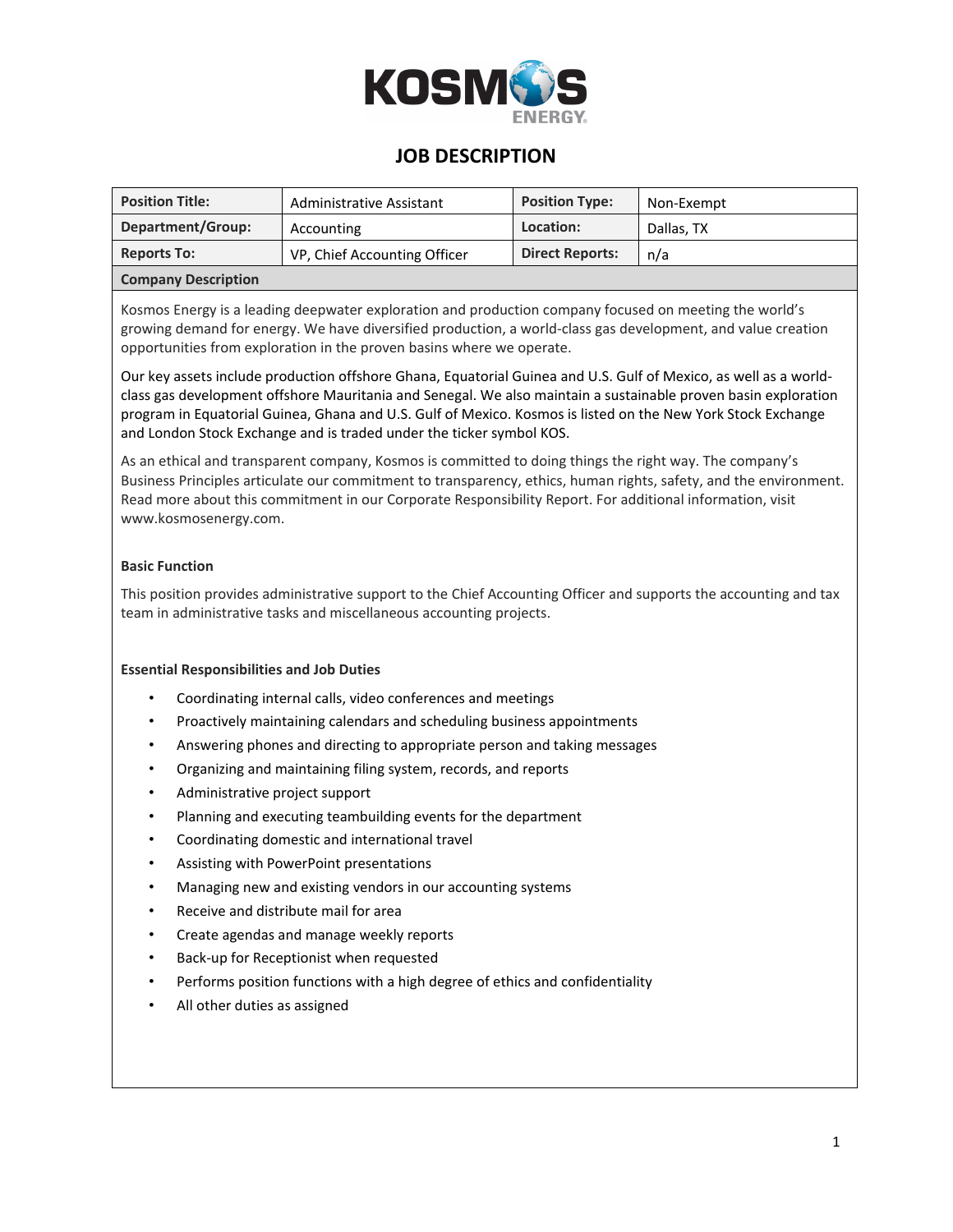

## **JOB DESCRIPTION**

#### **Qualifications and Education Requirements**

- 1-2 years of administrative experience with a solid work history
- Can handle complex projects (i.e. printing and distributing materials in a form suitable for presentation for the Board of Directors, booking dinners and meetings abroad, etc.) with high degree of attention to detail
- Proven ability to prioritize and multi-task
- Ability to handle and protect sensitive information in a confidential and professional manner
- Proficient with Microsoft Outlook, Word, Excel and PowerPoint and is able to easily process documents
- Strong organizational and prioritization skills, with ability to handle multiple projects simultaneously.
- Oil and Gas experience is a plus
- Experience in service industry a plus
- High School diploma required
- Some college course work preferred
- Original, creative thinker with the ability to formulate and express a contrarian viewpoint
- Able to work in a fast-paced environment

#### **Attributes**

- Strong interpersonal and communication skills
- Proven ability to prioritize and multi-task
- Exceptional productivity skills. Can be relied on to get the job done accurately and on time.
- Has little need for close management supervision and direction and is comfortable and effective in an informal operating environment.
- Proven ability to collaborate with team and generate solutions
- Must be an energetic self-starter with a passion for their work. An engaged, "hands on" team player.
- Ability to handle and protect sensitive information in a confidential and professional manner
- Must be able to work with diverse employees, partners and governments from all parts of the world.
- Ability to handle multiple tasks and to coordinate efforts with other departments as required
- Advanced problem solving, time management, and decision-making skills required
- Advanced written and verbal communication skills, with the ability to partner effectively with all levels of staff

### **Physical Requirements and Working Conditions**

Must possess mobility to work in a standard office setting and to use standard office equipment (computer, printer, copier, etc.) stamina to maintain attention to detail despite interruptions, strength to lift and carry files weighing up to 25 pounds; vision to read printed materials and a computer screen, and hearing and speech to communicate in person and over the telephone

All qualified applicants will receive consideration for employment without regard to race, color, sex, sexual orientation, gender identity, religion, national origin, disability, veteran status, age, marital status, pregnancy, genetic information, or other legally protected status.